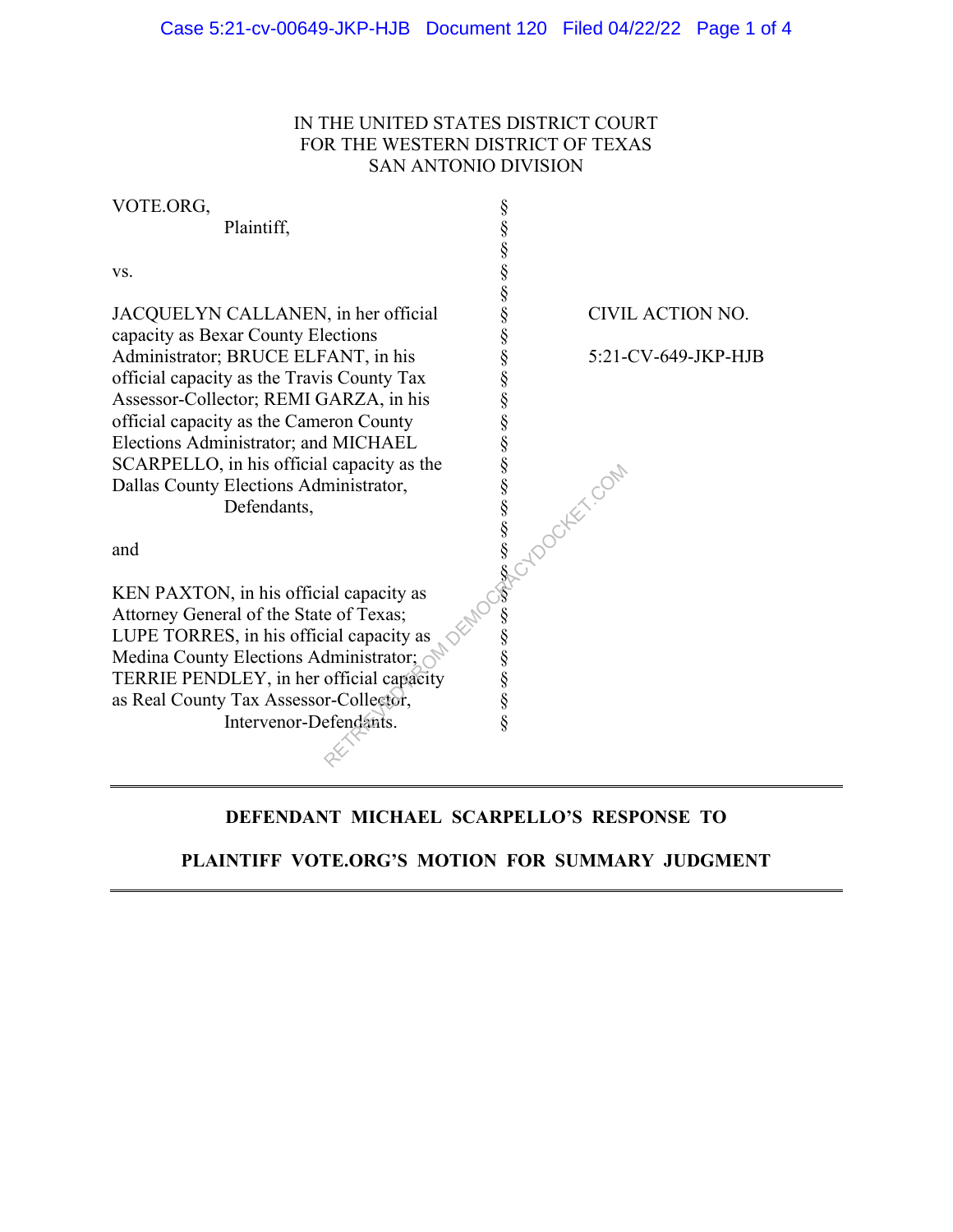#### TO THE HONORABLE COURT:

Defendant Michael Scarpello, in his official capacity as the Dallas County Elections Administrator ("Scarpello"), pursuant to Rule 56 of the Federal Rules of Civil Procedure and this Court's Standing Order governing motions for summary judgment, respectfully files his response to Plaintiff Vote.org's Motion for Summary Judgment and Memorandum of Law in Support (ECF No. 111) (the "Vote.org MSJ").

**I.**

#### **SUMMARY OF THE PARTIES' CONTENTIONS IN THE PENDING MOTIONS**

Plaintiff brings suit pursuant to Section 1971 of the Civil Rights Act of 1964, 52 U.S.C.  $\S$  10101(a)(2)(B) ("the Act"). Plaintiff moves for summary judgment on Counts I and II of its Complaint, and asks the Court to enjoin enforcement of Section 14 of Texas House Bill HB 3107, 87 Leg., Reg. Sess. (Tex. 2021), which amended Texas Election Code § 13.143(d-2). *See* Vote.org MSJ at 1. Intervenor-Defendants Lupe Torres and Terrie Pendley jointly move for summary judgment on the grounds that the Act does not provide Plaintiff with a cause of action because the Act does not provide for a private right of action, the Complaint lacks an allegation of race-based discrimination and, in the alternative, the "wet signature" requirement of Texas's new legislation is material to determining a prospective voter's eligibility and does not deny any person the right to vote. Intervenor-Defendants Lupe Torres' and Terrie Pendley's Motion for Summary Judgment (ECF No. 109) (the "Torres-Pendley MSJ") at 3. Intervenor-Defendants Ken Paxton and Remi Garza move for summary judgment on the grounds presented in the Torres-Pendley MSJ, and further on the grounds that Plaintiff lacks standing to assert the claims of parties who are not members of Plaintiff's organization and, further, that the challenged statute does not violate the Act's materiality provision or unlawfully burden the right to vote. Defendants Ken Paxton & Remi Garza's Motion for Summary Judgment (ECF No. 108) (the "Paxton-Garza MSJ") at 1-2. The Civil Agriculture Civil Agriculture Civil Agriculture Civil Act to enjoin enforcement of Section 14 of<br>21), which amended Texas Election Code<br>ndants Lupe Torres and Terrie Pendley<br>t the Act does not provide Plaintiff w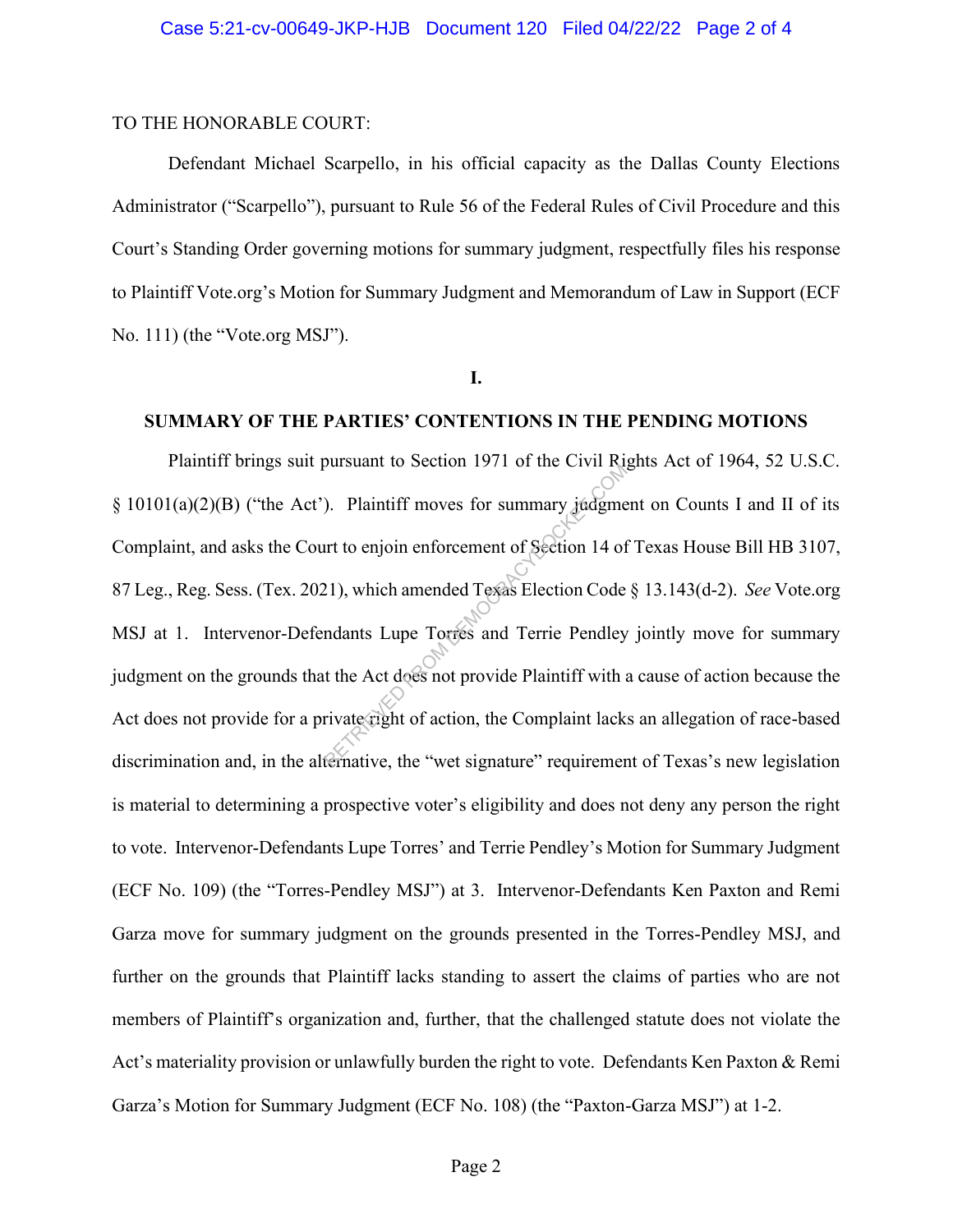### Case 5:21-cv-00649-JKP-HJB Document 120 Filed 04/22/22 Page 3 of 4

Plaintiff brings suit against Defendant Scarpello "for the manner in which he enforces the Wet Signature Rule," referring to Section 14 of Texas House Bill HB 3107. Complaint paras. 20, 24. Defendant Scarpello denies that he violates the law in conducting the activities of the Dallas County Elections Administrator. Defendant Michael Scarpello's Amended Answer to Plaintiff's Complaint for Declaratory and Injunctive Relief (ECF No. 69) para. 24. Plaintiff seeks summary judgment against Defendant Scarpello and the other Defendants, and requests the Court to enjoin enforcement of the "Wet Signature Rule" contained in SB 1.

### **II.**

#### **RESPONSE**

Defendant Scarpello takes no position on the competing claims and positions advanced in the pending summary judgment motions. Defendant Scarpello's position has always been that the Dallas County Elections Administrator's office desires to comply with federal and state law and the law as determined by this Court or on appellate review. Defendant Scarpello believes that that the competing summary judgment motions sufficiently present the legal issues that the Court must resolve. Accordingly, Defendant Scarpello respectfully declines to proffer his own brief, as it would not assist the Court in its task of determining the pure issues of law at issue in Plaintiff's summary judgment motion or in the competing summary judgment motions, but would instead serve only to increase the costs of litigation to all parties. RESPONSE<br>
takes no position on the competing clain<br>
ent motions. Defendant Scarpello's posi<br>
ministrator's office desires to comply wis<br>
SCourt or on appellate review. Defendant<br>
gment motions sufficiently present the leg<br>